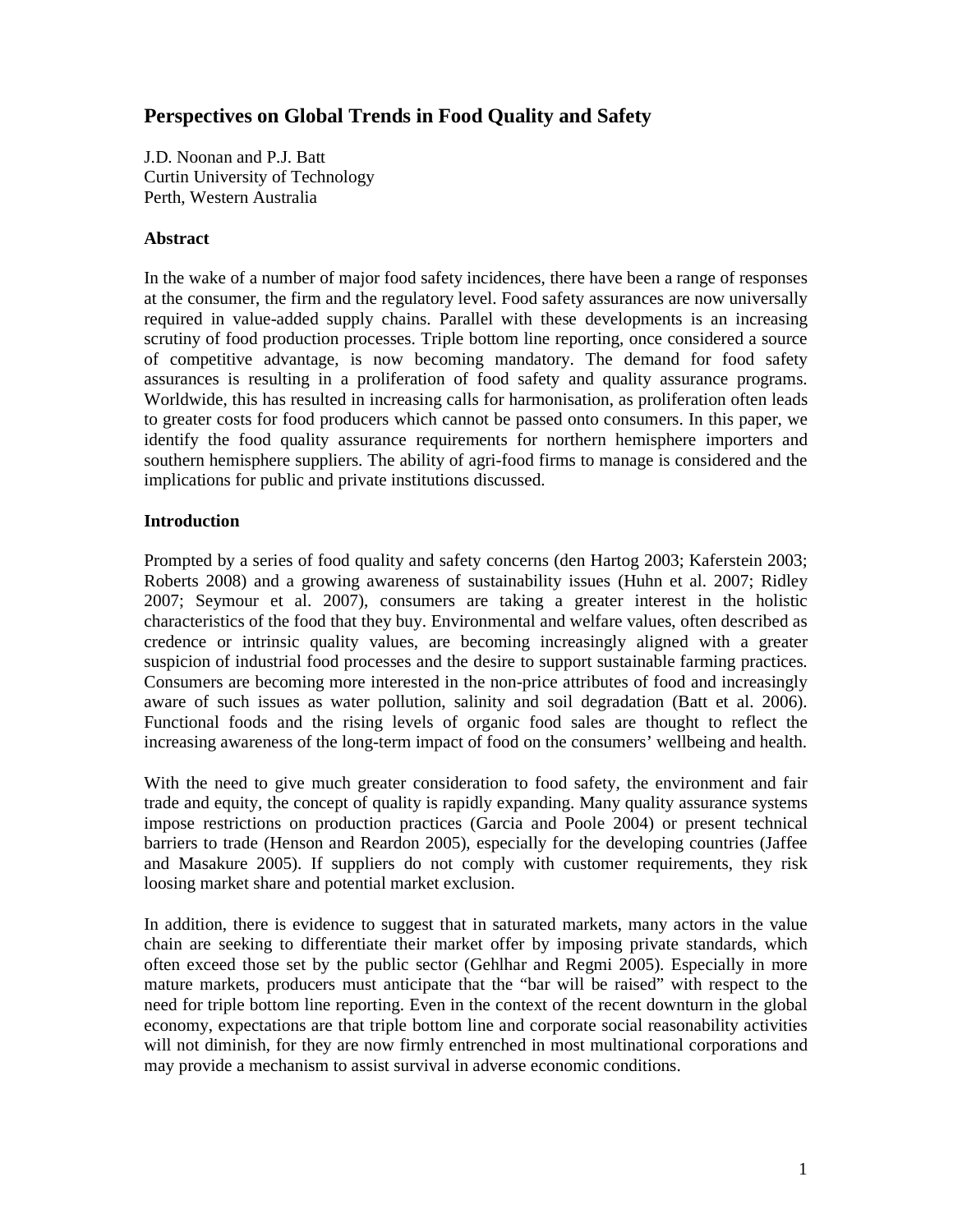In an effort to provide assurances to consumers that the many actors involved in the value chain can deliver safe, wholesome food, the world has seen a proliferation of codes of practice and quality assurance programs. Australia perhaps has the dubious honour of spawning the greatest number of quality assurance programs and many others are in evidence in southern hemisphere exporting countries (Batt et al. 2006).

Australia has an enviable record of food safety when compared, on the basis of comparable reports, to other countries in the developed world (Batt et al. 2006). It has been suggested that Australia and New Zealand have a competitive advantage over other Southern Hemisphere exporters (South American and Southern Africa) with respect to food safety and quality assurance. In 1995, Australia led the world with the release of the first retail HACCP compliant standard: the Woolworths Quality Vendor Management System (WVQMS) which is now known as Woolworths QA. This was followed by the first public HACCP compliant standard: SQF  $2000^{\text{CM}}$  (Peters 2005).

In order to protect their reputation and image, most European and North American retailers and food manufacturers, who have an increasing presence in Asia, have instigated stringent quality assurance programs which emphasise the need for better management control and greater transparency in food quality and safety through the value chain, often in concert with their Corporate Social Responsibility (CSR) initiatives. For food producers, processors and manufacturers, these shifts in customer and consumer demand often require major investments in order to secure and retain their customer base. With change occurring in multiple facets of production and market acceptability simultaneously, it is important to identify those trends which are likely to be the most important.

With this in mind, we report on a study undertaken by Curtin University and 12 other research organisations worldwide, to investigate the trends that are considered to be the most influential in shaping food safety and quality systems in global food chains. The work was commissioned by the Australian Government and focused on the dairy, fresh produce, red meat and seafood industries. The objective of the study was to identify and analyse global trends and emerging issues likely to impact on the development of food safety and quality assurance systems in the medium term (next 3-5 years) and the longer term (next 6-10 years).

#### **Procedures**

Based on a comprehensive review of the food safety and quality literature, a structured questionnaire was developed. Prior to distribution by in-country partners, a draft was pilot tested with selected actors from the food manufacturing industry, importers and traders, retailers, government officials, producers and industry associations to verify that all the major drivers impacting upon food quality systems had been identified. Where necessary, the questionnaire was modified to facilitate its use and thereby improve the response rate.

Project partners despatched the questionnaire via email to selected key informants in the import markets in Asia, Europe and North America. These informants occupied key positions along the value chains as food producers, manufacturers, processors and packers, importers and distributors, retailers and food industry associations. After answering questions about themselves and the nature of their business activities, respondents were asked to rate how important they thought each of the selected factors would become in their home market in the next 1-2 years, the next 3-5 years and 6-10 years on a scale of 1 to 4, where 1 was "not at all important" and 4 was "very important".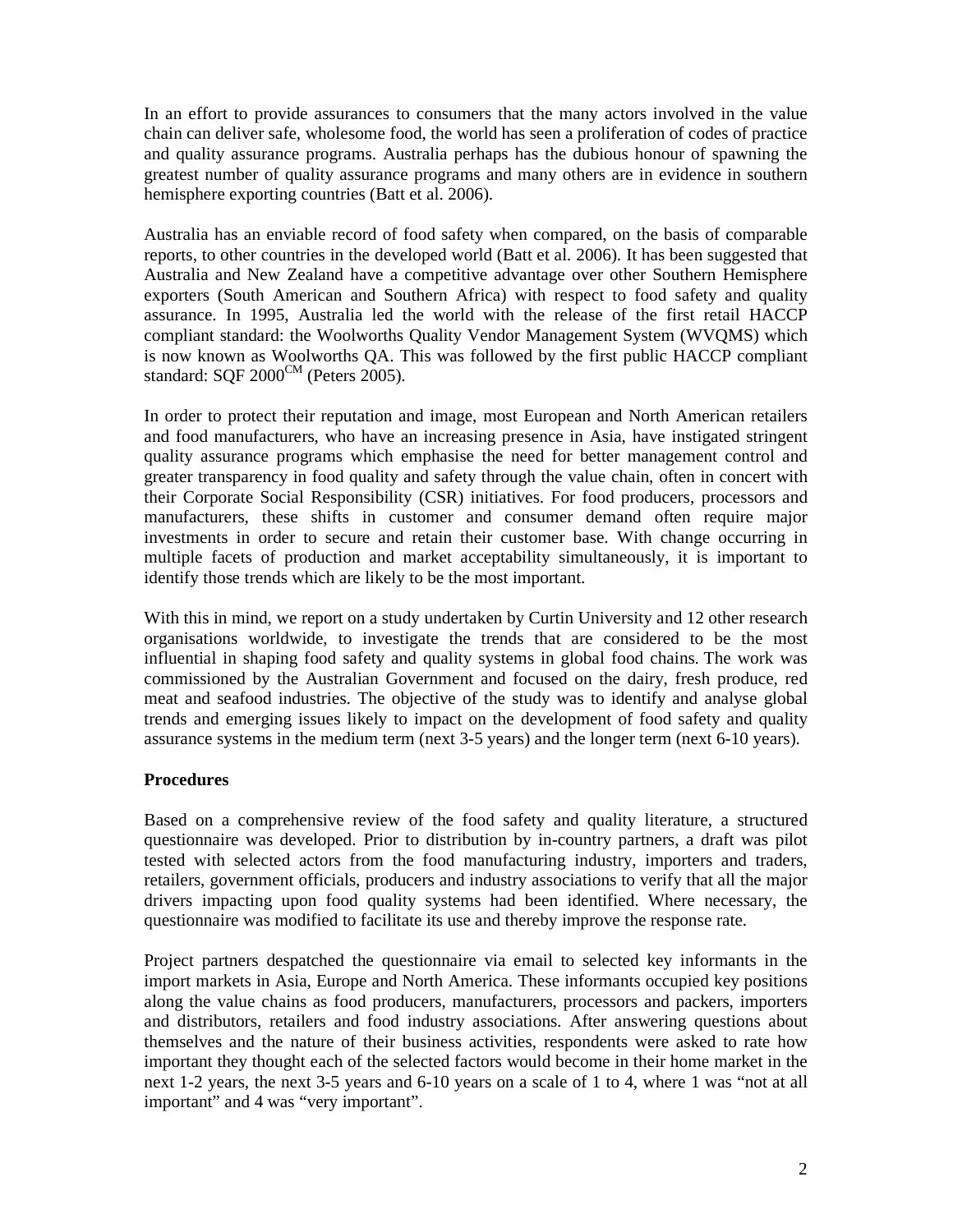Southern hemisphere exporters were asked similar questions to the importers, however they were asked to rate how important they thought each of the factors would become in their major export markets.

The many factors were grouped under four categories: (i) food safety issues and product integrity trends; (ii) food production trends; (iii) the development and cost of food assurance system trends; and (iv) food constituents.

## **Results and discussion**

A total of 208 usable surveys were returned by the project partners from interviews with agrifood importers in Europe (France, Germany, the Netherlands, Spain and the UK), North America (Canada and the USA) and Asia (China, India, Indonesia, Japan, Malaysia, Singapore, Thailand and Vietnam).

In Europe and North America, the provision of safe food is currently the major food safety issue (Table 1).

| Category           | <b>Europe and North America</b>       | Asia                                               |  |  |
|--------------------|---------------------------------------|----------------------------------------------------|--|--|
| <b>Food safety</b> | provision of safe food<br>٠           | taste factors<br>٠                                 |  |  |
| issues and         | biological and chemical contamination | provision of safe food                             |  |  |
| product integrity  | protection of customers integrity     | protection of customers integrity and<br>٠         |  |  |
|                    | taste factors                         | duty of care                                       |  |  |
|                    |                                       | biological and chemical contamination<br>$\bullet$ |  |  |
| Food production    | waste management                      | water use and pollution<br>٠                       |  |  |
|                    | water use and pollution               | waste management                                   |  |  |
|                    | worker welfare                        | ethical trade<br>٠                                 |  |  |
|                    | sustainable production systems<br>٠   | sustainable production systems<br>٠                |  |  |
| <b>Development</b> | product traceability                  | product traceability<br>٠                          |  |  |
| and cost of food   | segregation of non-conforming         | ability to segregate non-conforming<br>٠           |  |  |
| assurance system   | product                               | product                                            |  |  |
|                    | supplier based QA                     | market access<br>٠                                 |  |  |
|                    | market access                         |                                                    |  |  |
| Food               | allergens                             | country of origin<br>٠                             |  |  |
| constituents.      | carcinogens                           | food preservatives                                 |  |  |

**Table 1: Major issues across the four categories by market region.** 

Food businesses in Europe and North America are expected to operate and maintain HACCP compliant quality assurance systems that will protect the customers' integrity, consumers and their own commercial interests through demonstrating that appropriate steps have been taken to identify and eliminate those production practices that are likely to result in unsafe food. Reducing the risk of microbial contamination and chemical contamination are the two major variables to be controlled, although the need to reduce contamination from heavy metals, pesticides, hormones and growth promotants is of considerable importance.

With regard to food production, more responsible waste management, water use, minimising water pollution and fostering the development of more sustainable and economically efficient production systems are all important. The downstream environmental impacts consider the greater use of recyclable packaging, enhanced conservation and biodiversity. With regard to the ethical issues, equal importance is currently attached to worker welfare, animal welfare, ethical trade and the more equitable sharing of value in the supply chain.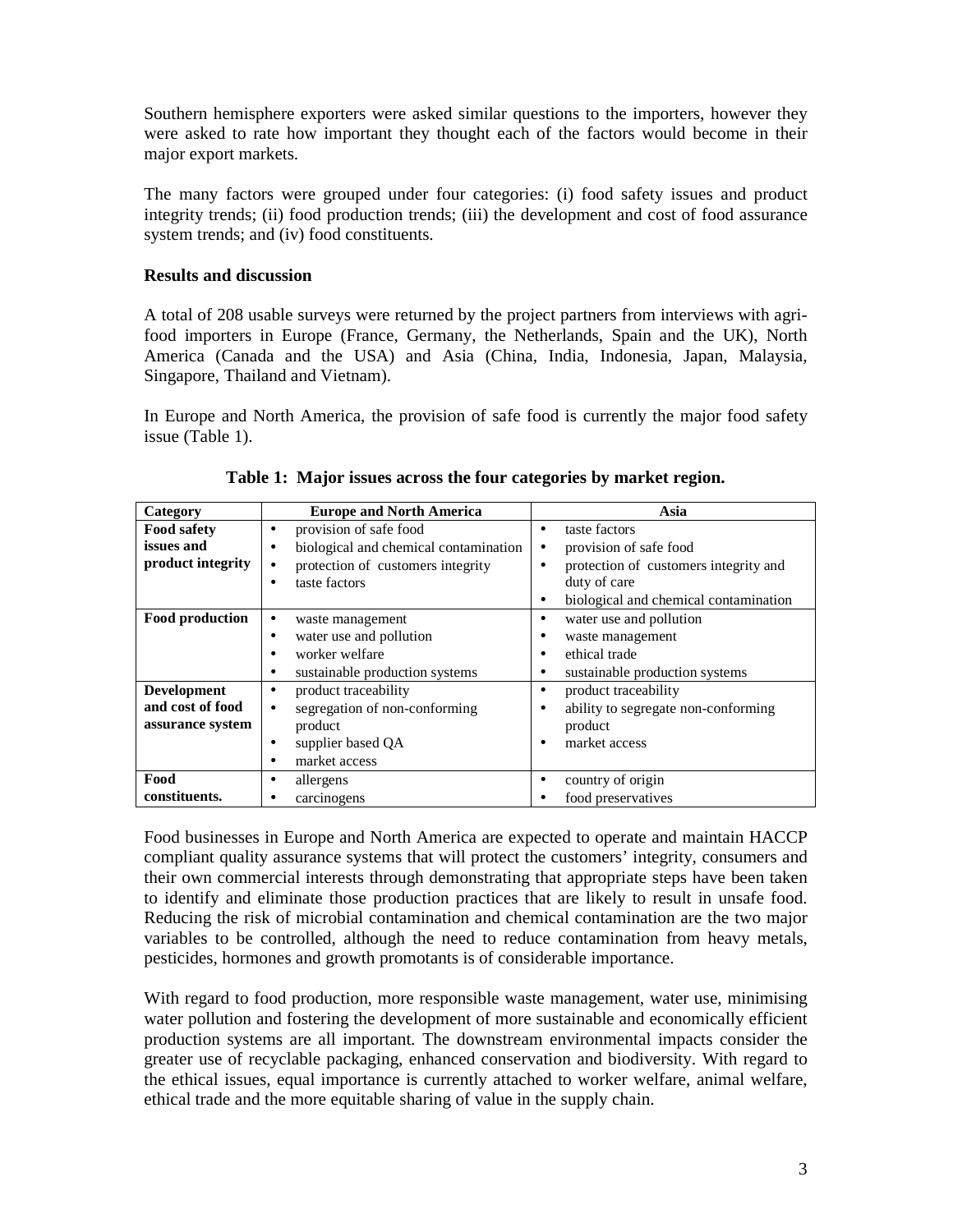The need for product traceability and the ability to segregate non conforming product are identified as the two major issues currently impacting upon the development and acceptance of food assurance systems by the market. Market access is assured through the adoption of both supplier-based and customer-based quality assurance systems.

Food producers and manufacturers in Europe and North America need to identify the presence of any potential allergens and carcinogenic compounds on the label of all food products. Of equal importance is the need to identify the food energy content and the content of saturated fats and cholesterol, sugar and artificial sweeteners, food preservatives, vitamins and minerals.

In Asia, the provision of safe food that meets consumer's desired taste is currently the most important variable. So as to protect the integrity of both the customer and the company, safe food must be delivered which is free from microbial contamination. This is currently met by industry-based quality assurance programs that give due consideration to reducing contamination from chemicals, pesticides and heavy metals. In comparison to Europe and North America, HACCP-based food safety and quality assurance systems are less well accepted. While ethical claims are important, the desire to reduce additives in food is significantly less important. Of even less importance is the need to reduce the use of hormones and growth promotants, antibiotics and vaccines and transgenic material (GMOs).

In Asia, concern for the environment and sustainable production practices receive a similar amount of attention to the markets in Europe in North America. The more responsible use of water, minimising water pollution and waste management are the major environmental concerns, with ethical trading, worker welfare and the more equitable sharing of value in the supply chain being afforded considerable importance. Animal welfare however, is currently considered to be one of the least important variables in Asia.

In contrast to the European and North American market, significantly less importance is currently attached to product traceability in Asia and the need to segregate non conforming product. With market access currently perceived to be the most important driver for the development and adoption of food quality assurance systems, considerably more emphasis is being given in Asia towards the harmonisation of quality assurance systems within regional trading blocs and between public and private quality assurance systems.

In Asia, the country-of-origin is currently perceived to be the most important piece of information to appear on the food label. Of equal importance however, is the presence of those colouring agents and preservatives that have been added to the food and the presence of any transgenic material and potential carcinogenic substances. It is of equal importance in Asia that food producers and manufacturers provide information on the energy content of the food, the amount of saturated fats and cholesterol, sugar and artificial sweeteners, salt, and those flavour enhancing compounds, vitamins and minerals and probiotic substances that may have been added to the food.

In the next 3-5 years, the provision of safe food is expected to remain the major priority in Europe and North America (Table 2). With consumers purchasing greater quantities of semiprepared, convenience and processed food, the need to reduce the risk of microbial contamination increases in importance. This is accompanied by an increase in the importance of HACCP-based food safety and quality assurance programs and industry-based quality assurance systems to protect the customer's reputation and the firm itself. Somewhat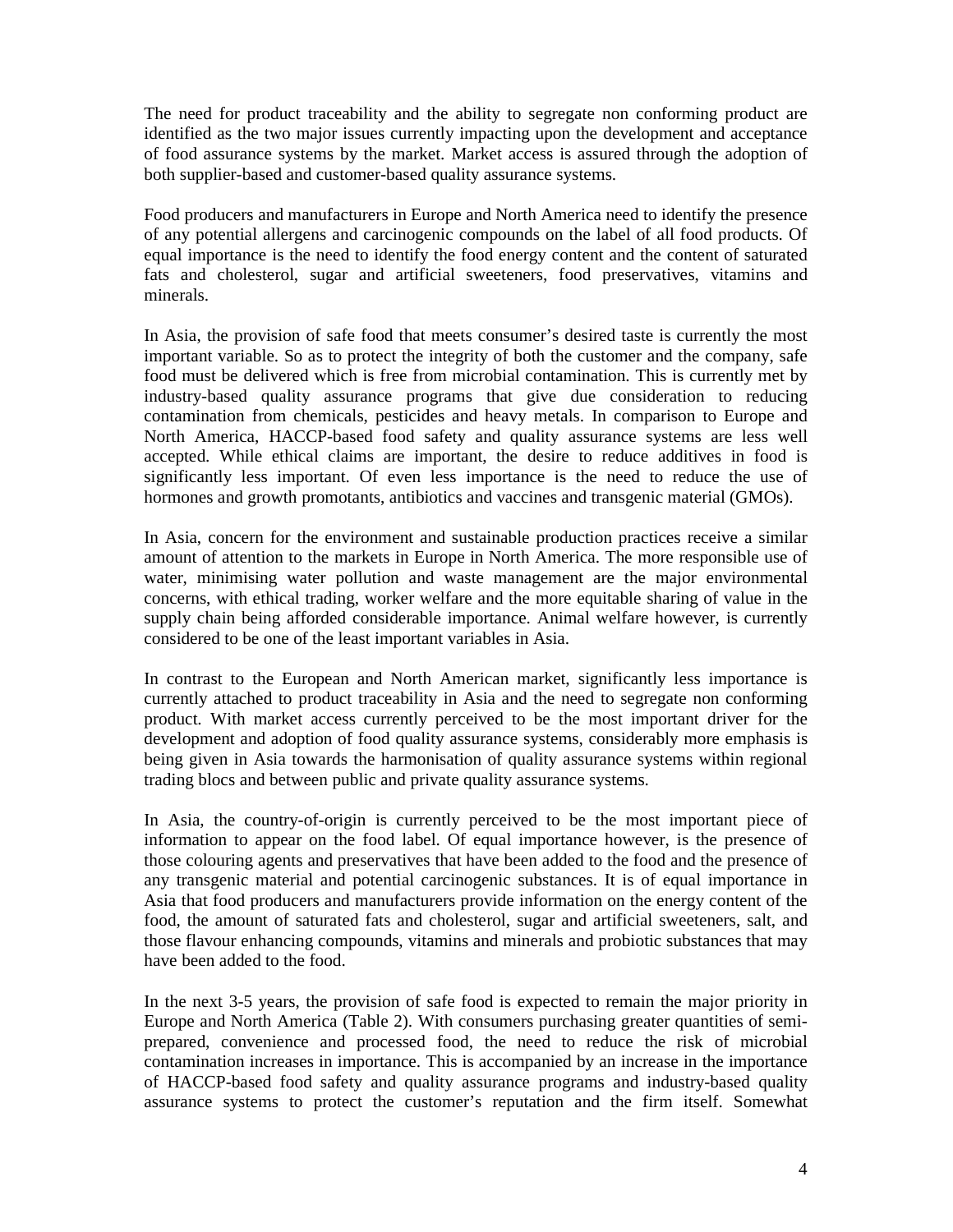surprisingly, there is a marked reduction in the relative importance of delivering food that will satisfy consumer's desired taste. Conversely, greater consideration is given towards ethical production processes.

In Asia, in the next 3-5 years, there is a marked increase in the need to demonstrate duty of care and due diligence. This is met by a parallel increase in the importance of providing safe food. Product must be delivered that will both protect the customers' integrity and meet consumers' desired tastes. There is within the market, a marked increase in the acceptance of HACCP-based food safety and quality assurance programs. Although considerable importance is attached to reducing the use of food additives, hormones and growth promotants, antibiotics and vaccines, to bring the markets in Asia more into line with Europe and North America, these issues remain significantly less important.

With regard to food production in Europe and North America, in the next 3-5 years, there is a marked increase in the importance attached to recyclable packaging, ethical trade and transgenic material, while the relative importance of animal welfare and worker welfare decreases. Conservation and biodiversity continues to grow in importance, with a marked increase in the relative importance of carbon credits.

In Asia, in the next 3-5 years, there is a marked increase in the importance attached to waste management practices and recyclable packaging. While conservation and increasing biodiversity increase in relative importance, many of the more ethical considerations including ethical trade, the more equitable sharing of value in the supply chain and the protection of indigenous property rights are compromised. Animal welfare remains one of the least important considerations in Asia.

With regard to the development and cost of food quality assurance systems in Europe and North America, over the next 3-5 years, there is a marked increase in the relative importance of the costs of insurance and legal liability, and the increasing use of prescriptive codes of practice. Conversely, there is a marked decrease in the importance of customer-based quality assurance systems and the increasing cost of multiple audits. Customer-based quality assurance systems are expected to decline in relative importance.

In Asia over the next 3-5 years, there is a marked increase in the importance of product traceability and most notably, in the importance of customer-based quality assurance systems. While efforts continue to harmonise quality assurance systems within regional trading blocs, there is a sharp decline in the relative importance of harmonising public and private quality assurance systems. Both supplier-based and customer-based quality assurance systems continue to increase in importance, with a parallel increase in the desire to harmonise quality assurance systems within supply chains.

Giving consideration to the food constituents, in Europe and North America, over the next 3-5 years, there is a marked increase in the relative importance attached to the need to identify the food energy content and the amount of sugar and artificial sweeteners added to food. Greater recognition is given to the presence of those hormones and growth promotants, vaccines and antibiotics that have been used in the food production process. Ethical considerations including Fairtrade labels and the identification of vulnerable consumer groups increase in importance. Conversely, there is a marked decline in the relative importance attached to the need to identify transgenic material or whether the food contains probiotics.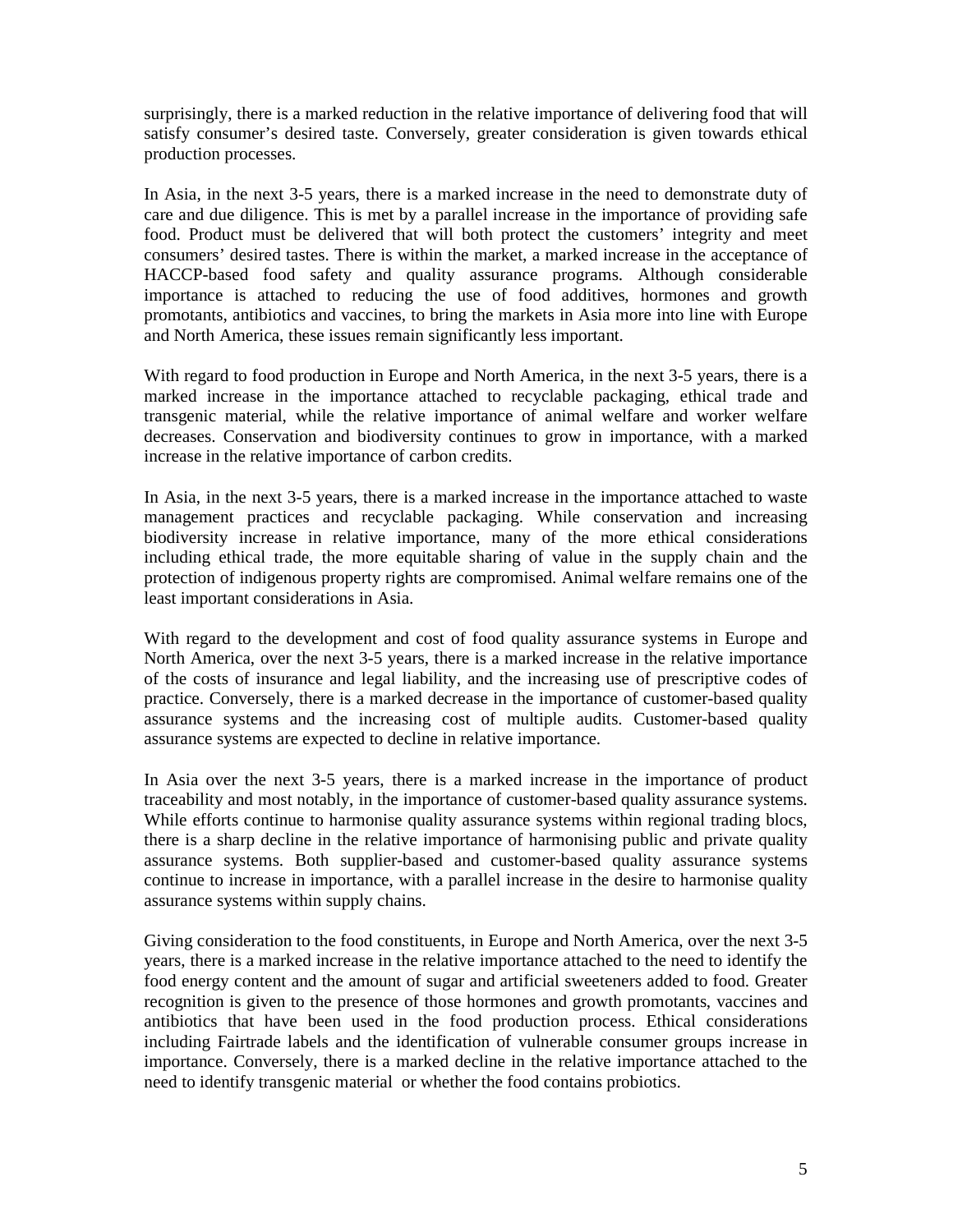|                                                               | <b>Europe and North America</b>                                                                                                                                                                                       |                                                                                                                                                                                       | Asia                                                                                                                                                                       |                                                                                                                                                                                                                                       |
|---------------------------------------------------------------|-----------------------------------------------------------------------------------------------------------------------------------------------------------------------------------------------------------------------|---------------------------------------------------------------------------------------------------------------------------------------------------------------------------------------|----------------------------------------------------------------------------------------------------------------------------------------------------------------------------|---------------------------------------------------------------------------------------------------------------------------------------------------------------------------------------------------------------------------------------|
| Category                                                      | <b>Increasing</b><br>importance                                                                                                                                                                                       | <b>Decreasing</b><br>importance                                                                                                                                                       | <b>Increasing</b><br>importance                                                                                                                                            | <b>Decreasing</b><br>importance                                                                                                                                                                                                       |
| <b>Food safety</b><br>issues and<br>product<br>integrity      | • microbial<br>contamination<br>• HACCP based<br>QA systems<br>· industry based<br>QA systems<br>• high ethical<br>claims                                                                                             | taste factors<br>$\bullet$<br>hormone and<br>$\bullet$<br>growth<br>promotants                                                                                                        | • duty of care<br>• HACCP based<br>QA systems                                                                                                                              | malicious<br>$\bullet$<br>contamination                                                                                                                                                                                               |
| Food<br>production                                            | sustainable<br>$\bullet$<br>production<br>systems<br>• recyclable<br>packaging<br>• conservation and<br>biodiversity<br>· transgenic<br>material (GMO)<br>ethical trading<br>$\bullet$<br>carbon credits<br>$\bullet$ | animal welfare<br>$\bullet$<br>worker welfare<br>$\bullet$                                                                                                                            | sustainable<br>$\bullet$<br>production<br>systems<br>• conservation and<br>biodiversity<br>recyclable<br>packaging<br>salinity and land<br>$\bullet$<br>degradation        | ethical trading<br>$\bullet$<br>equitable sharing<br>$\bullet$<br>of value<br>animal welfare<br>$\bullet$<br>protecting<br>$\bullet$<br>indigenous<br>property rights                                                                 |
| <b>Development</b><br>and cost of food<br>assurance<br>system | cost of insurance<br>$\bullet$<br>and legal liability<br>$\bullet$ use of<br>prescriptive<br><b>Codes of Practice</b>                                                                                                 | customer based<br>$\bullet$<br>QA programs<br>• cost of multiple<br>audits                                                                                                            | product<br>$\bullet$<br>traceability<br>supplier based QA<br>$\bullet$<br>systems<br>customer based<br>$\bullet$<br>QA systems<br>cost of insurance<br>and legal liability | market access<br>use of outcomes<br>based QA systems<br>• harmonisation of<br>public and private<br>QA systems<br>• harmonisation of<br>regional QA<br>systems<br>• use of prescriptive<br>QA systems<br>• cost of multiple<br>audits |
| Food<br>constituents.                                         | energy / sugar<br>$\bullet$<br>content<br>• vaccines and<br>antibiotics<br>• hormones and<br>growth promoters<br>food colourings<br>ethical / fair trade<br>$\bullet$<br>vulnerable<br>$\bullet$<br>consumer groups   | fats and<br>$\bullet$<br>cholesterol<br>• in home food<br>storage and<br>preparation<br>• transgenic<br>material<br>flavour enhancers<br>$\bullet$<br>salt<br>probiotics<br>$\bullet$ | energy / sugar<br>$\bullet$<br>content<br>• fats and<br>cholesterol<br>• ethics and fair<br>trade<br>hormones and<br>growth promoters<br>eco-labelling<br>$\bullet$        | carcinogens<br>$\bullet$<br>provenance<br>in home food<br>$\bullet$<br>storage and<br>preparation<br>• flavour enhancers<br>transgenic<br>material<br>vitamins and<br>minerals                                                        |

# **Table 2: Rank order increases and decreases over time across the four categories by market region.**

Of note is the relative decline in the need to identify the salt content of the food and the addition of any flavour enhancing compounds.

In Asia, over the next 3-5 years, there is a marked decline in the relative importance of identifying the presence of transgenic material, vitamins and minerals. Similarly, there is marked decline in the importance attached to identifying carcinogens, presumably because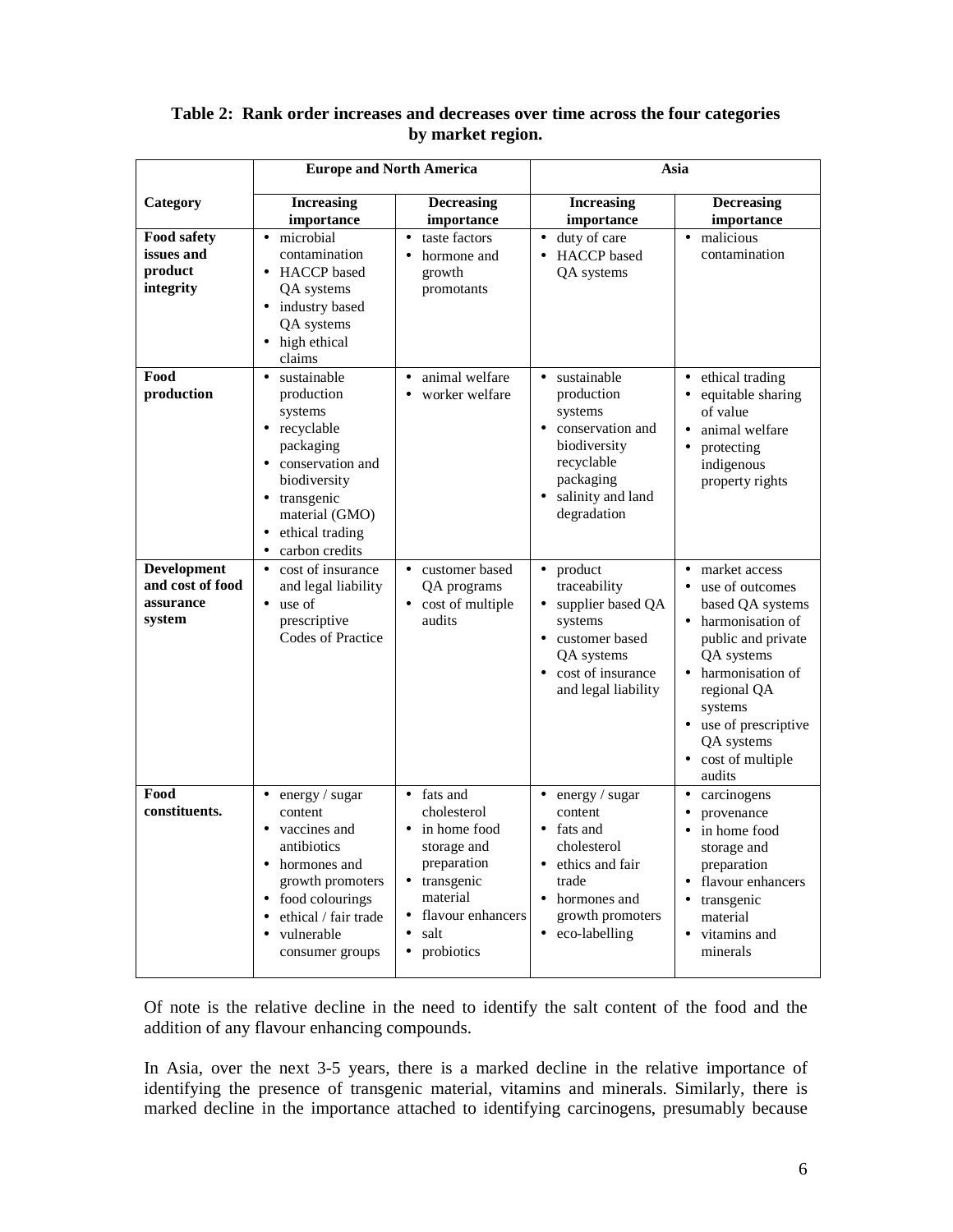changes in legislation make it mandatory for food producers and manufacturers to abandon the use of these substances in Asia. Conversely, there is a dramatic increase in the importance attached to identifying the food energy content and quantity of saturated fats and cholesterol present in the product. There is also an increase in the importance of identifying those artificial food colourings that have been applied and those hormones and growth promoters, vaccines and antibiotics that have been used in the production process. A considerable increase in the perceived importance of eco-labelling is noted.

In findings reported elsewhere (Batt et al. 2006. and Batt and Noonan 2009) but beyond the scope of this discussion, there were many between industry differences; inter regional differences were also found between China, Japan and other Asian nations and the US, Canada and Europe. Also, organics and food miles were generally not highly ranked in the market regions (Batt et al. 1996).

# **Perception of market trends from Argentina, Brazil, Chile and New Zealand (ABCNZ) and Australia**

A total of 151 usable surveys were returned by the project partners from agri-food enterprises in the exporter countries and Australia.

There are few differences between the Northern hemisphere importers and the Southern hemisphere exporters. However, the most notable differences include: a lack of attention to waste management for ABCNZ exporters; a lower ranking of the importance of high ethical claims in Australia; and for all Southern hemisphere exporters, a greater number of factors are listed as being of importance in the food constituents category (Table 3).

| Category                                         | <b>ABCNZ</b>                                                                                                                                                                      | Australia                                                                                                                                                                          |
|--------------------------------------------------|-----------------------------------------------------------------------------------------------------------------------------------------------------------------------------------|------------------------------------------------------------------------------------------------------------------------------------------------------------------------------------|
| Food safety issues and<br>product integrity      | • provision of safe food<br>restricting microbial contamination<br>HACCP based quality assurance<br>system<br>• meeting consumers desired taste<br>protecting customers integrity | provision of safe food<br>$\bullet$<br>meeting consumers desired taste<br>minimising malicious contamination<br>protecting customers integrity<br>high ethical claims<br>$\bullet$ |
| Food production                                  | • ethical trading<br>sustainable production systems<br>conservation and biodiversity                                                                                              | worker welfare<br>$\bullet$<br>water use and pollution<br>waste management<br>٠<br>sustainable production systems                                                                  |
| Development and cost of<br>food assurance system | ability to segregate non conforming<br>$\bullet$<br>product<br>product traceability                                                                                               | product traceability<br>ability to segregate non conforming<br>$\bullet$<br>product                                                                                                |
| <b>Food constituents</b>                         | • ethical/fair trade<br>country of origin<br>$\bullet$<br>provenance<br>food energy content<br>vulnerable consumer groups<br>$\bullet$<br>food preservatives<br>food colourings   | country of origin<br>$\bullet$<br>saturated fats and cholesterol<br>allergens<br>hormones and growth retardants<br>food preservatives<br>٠                                         |

**Table 3: Major issues across the four categories by exporter region.**

In the next 3-5 years, for the Southern hemisphere exporters, albeit at low rankings, the relevance of transgenic material declines in production but rises as a food constituent, There are however rises for the credence or ethical claims and eco-labels across the categories;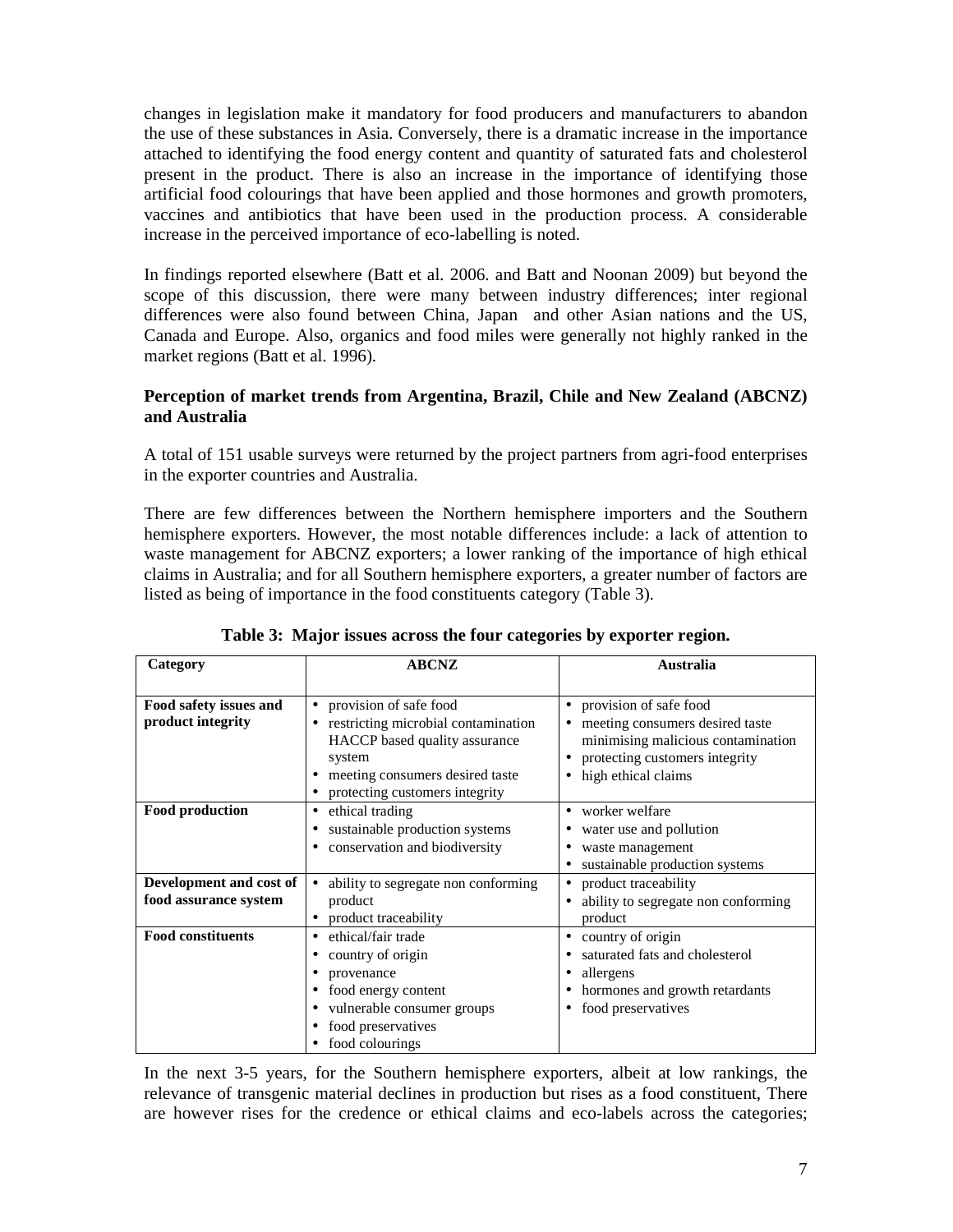greater concerns about the constituents of food products; more importance on sustainable production systems; and a greater concern for the equitable distribution of value in supply chains. The exporters also pay more attention to delivering functional foods, a factor not highly considered by the importers (Table 4).

| Category                                                      | <b>ABCNZ</b>                                                                                                                                                                                     |                                                                                                                                                                                                                                                                                                | <b>Australia</b>                                                                                                                                                                                                                                    |                                                                                                                                                                                                                     |
|---------------------------------------------------------------|--------------------------------------------------------------------------------------------------------------------------------------------------------------------------------------------------|------------------------------------------------------------------------------------------------------------------------------------------------------------------------------------------------------------------------------------------------------------------------------------------------|-----------------------------------------------------------------------------------------------------------------------------------------------------------------------------------------------------------------------------------------------------|---------------------------------------------------------------------------------------------------------------------------------------------------------------------------------------------------------------------|
|                                                               | <b>Increasing</b><br>importance                                                                                                                                                                  | <b>Decreasing</b><br>importance                                                                                                                                                                                                                                                                | <b>Increasing</b><br>importance                                                                                                                                                                                                                     | <b>Decreasing</b><br>importance                                                                                                                                                                                     |
| <b>Food safety</b><br>issues and<br>product<br>integrity      | • meeting consumers<br>desired taste<br>• HACCP based<br>quality assurance<br>system<br>· delivering<br>functional foods                                                                         | · duty of care/due<br>diligence                                                                                                                                                                                                                                                                | • restricting<br>microbial<br>contamination<br>• reducing the use of<br>hormones/growth<br>promotants<br>$\bullet$ delivering<br>functional foods                                                                                                   | · duty of care/due<br>diligence<br>$\bullet$ reducing<br>pesticide limits                                                                                                                                           |
| Food<br>production                                            | · more equitable<br>sharing of value in<br>the supply chain                                                                                                                                      | · salinity and land<br>degradation<br>· transgenic material                                                                                                                                                                                                                                    | · sustainable<br>production systems<br>· recyclable<br>packaging organics                                                                                                                                                                           | • worker welfare<br>• ethical trading<br>• increasing cost<br>of multiple audits                                                                                                                                    |
| <b>Development</b><br>and cost of<br>food assurance<br>system | · harmonisation of<br>QA systems within<br>a supply chain<br>$\bullet$ global<br>harmonisation of<br>QA systems<br>· harmonisation of<br>public and private<br>QA systems                        | • market access<br>• supplier based<br>quality assurance<br>systems<br>• customer based<br>quality assurance<br>systems<br>• harmonising QA<br>systems within<br>regional trading<br>blocs<br>• rising costs of<br>insurance and legal<br>liability<br>· increasing cost of<br>multiple audits | · reverse chain<br>litigation                                                                                                                                                                                                                       | · harmonisation of<br>public and private<br>QA systems<br>· customer based<br>quality assurance<br>systems                                                                                                          |
| Food<br>constituents.                                         | • vitamins and<br>minerals vulnerable<br>consumer groups<br>$\bullet$ in-home food<br>storage and<br>preparation<br>• flavour enhancing<br>compounds<br>• eco-labelling<br>· transgenic material | · country of origin<br>· provenance<br>· food colourings<br>• food energy<br>content<br>• saturated fats and<br>cholesterol<br>• carcinogens<br>• hormones and<br>growth promotants                                                                                                            | • vaccines and<br>antibiotics<br>• in-home food<br>storage and<br>preparation<br>· transgenic material<br>· vulnerable<br>consumer groups<br>• carcinogens<br>· ethical/fair trade<br>• vitamins and<br>minerals<br>• eco-labelling<br>· provenance | $\bullet$ saturated fats and<br>cholesterol<br>· allergens<br>$\bullet$ food<br>preservatives<br>• flavour enhancing<br>compounds<br>$\bullet$ salt<br>· food colourings<br>• sugar and<br>artificial<br>sweeteners |

**Table 4: Rank order increases and decreases across the four categories by exporter region.** 

Notable differences between the exporters and the importers include: ABCNZ suppliers have a rapidly increasing expectation of harmonisation occurring across QA processes during the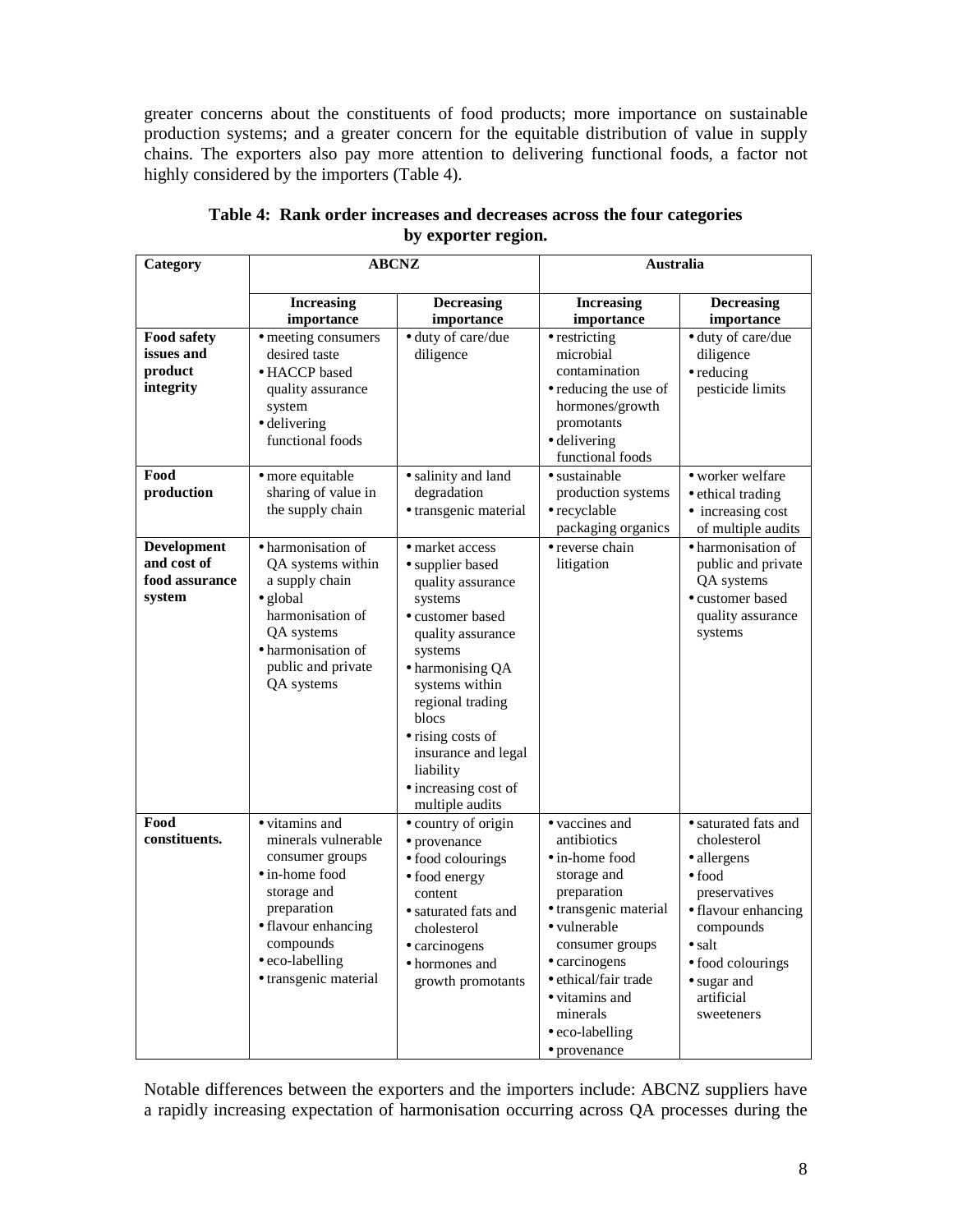next 5-10 years, while Australian suppliers expect there to be less harmonisation; ABCNZ suppliers have an increasing expectation of the more equitable distribution of the value within chains and eco-labelling; country-of-origin issues are expected to decrease for ABCNZ suppliers, while maintaining a primary position for Australian suppliers, where reverse chain litigation is anticipated to increase.

## **Implications for agribusiness firms, public and private institutions and governments**

While there is much difference in the relative importance attached to food integrity, sustainable production and ethical trade between the food markets in Asia and those in Europe and North America, over the next ten years, as the markets in Asia mature, market forces will inevitably result in the widespread adoption of a limited number of internationally recognised food quality assurance systems.

Food quality standards implemented and enforced either by government or voluntarily by industry bodies, need to be imposed for markets to operate efficiently. In the international market, food producers must not only meet the private standards set by customers, but negotiate the plethora of regulations established by importing countries. In the current trade environment, there is a clear role for Government in facilitating discussions at a governmentto-government level to assure potential trade partners of the integrity and independence of the food safety and quality assurance systems. For governments, industry bodies and NGO's, there is a need to facilitate the more widespread adoption of GAP and GMP, leading towards more sophisticated systems of assurance. Arguably, this is a public good, for it can greatly assist in the prevention of major food borne illness.

## **Conclusions**

While there is much difference in the relative importance attached to food integrity, sustainable production and ethical trade between the food markets in Asia and those in Europe and North America, over the next ten years, as the markets in Asia mature, market forces will inevitably result in the widespread adoption of a limited number of internationally recognised quality assurance systems.

For governments, industry bodies and NGO's, there is a need to facilitate the uptake of GAP's and GMP's leading towards more sophisticated systems of assurance, reduced food-borne illness and improvements in product quality.

#### **Acknowledgements**

We acknowledge the support of the Australian Government and our research partners.

# **References**

Batt, P.J., Noonan, J.D. and Kenyon, P. 2006. Global trends analysis of food safety and quality systems for the Australian food industry, DAFF. Canberra.

Batt, P.J., and Noonan, J.D. 2009. Global trends in food quality: An exploratory study in fresh produce supply chains. Acta Horticulturae. Forthcoming July 2009